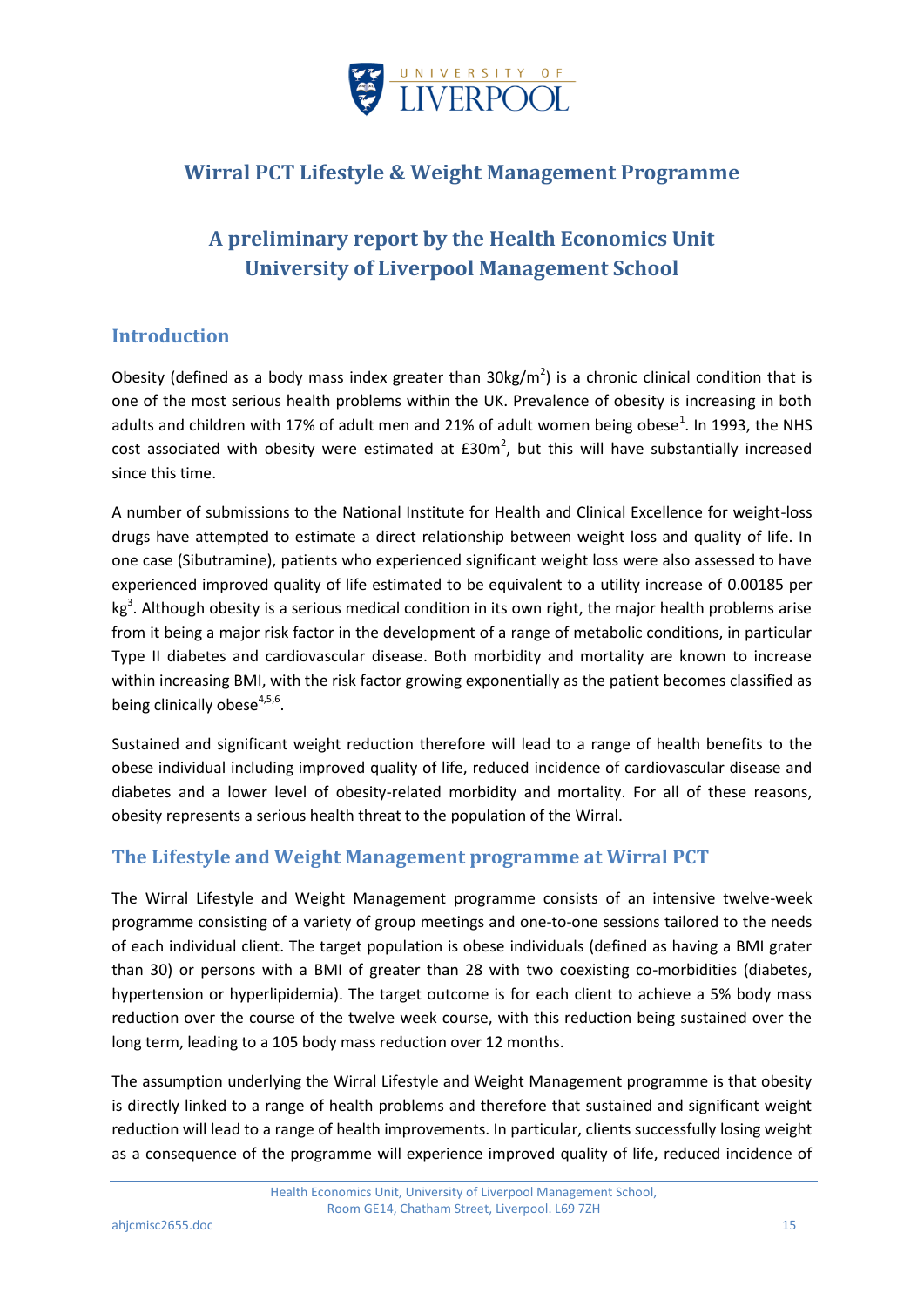cardiovascular disease and diabetes leading to a lower level of obesity-related morbidity and mortality. However, even in the case where the programme is successful in helping clients to reduce weight, the issue remains as to whether the extent of the health gain generated is sufficient to justify the associated expenditure. In addition, a wide range of interventions are available to reduce obesity and it is important to ascertain whether there is a better way to invest these scarce resources and expertise in order to improve the health of obese patients in Wirral. Although we don't directly address this issue in this report, it is an important issue underlying the interpretation of the results provided in this analysis.

The objective of our study is therefore to calculate the incremental cost effectiveness associated with the weight loss generated by the Wirral Lifestyle and Weight Management programme. Achieving this aim requires accurate data to be obtained in three areas. Firstly, it is necessary to identify all resources consumed both directly and indirectly in the process of providing the programme. Secondly, it is necessary to identify all resources potentially saved as a consequence of the ill-health avoided through the operation of the programme. Finally, it is necessary to identify, measure and value the health benefits arising to the population of the Wirral as a consequence of the operation of the programme. Due to the complexity of the co-morbidities associated with obesity and the variable timescale underlying their appearance, the results obtained in this report should be perceived as being preliminary. A more substantial economic modelling analysis would be required to definitively ascertain the exact nature of the net flow of resources and the benefits generated, but it is hoped that this analysis provides a useful preliminary analysis. The analysis of outcomes concentrates entirely on the health benefits that were gained during the twelve-week period in which the obese individual was directly supported on the project. Unfortunately, very few clients provided twelve-month data and the reliability of such data was held to be insufficient to support any meaningful analysis. An important issue to be addressed relates to the extent to which such gains are sustained or even increased after the active support provided by the programme has ended or alternatively whether any initial gains resulting from the programme are lost once the active support disappears. The sustainability or otherwise over the long term of the initial weight loss will be the fundamental determinant of the long-term cost-effectiveness of the Wirral Lifestyle and Weight Management programme.

This preliminary analysis concentrates entirely on two elements of health benefit that are likely to arise from the weight loss programme. Firstly, the reduced risk of coronary heart disease<sup>7,8,9</sup> and secondly, the reduced incidence of diabetes<sup>10</sup>. The reduction in coronary heart disease associated with weight loss has been calculated using the Framingham risk equations which relate risk of heart disease to a range of factors including weight. In the case of diabetes, the relationship between weight and the incidence and severity of diabetes has been comprehensively analysed in a range of published reports and literature. In order to capture this element of health benefit, a comprehensive search of this literature has been undertaken.

The costs incorporated in the analysis were provided by Wirral PCT and are held to represent an accurate estimate of the direct costs incurred in administering and running the Lifestyle and weight Management programme (see Table 1). In estimating the net resource costs, these direct costs have to be offset by the estimated savings to health services in Wirral as a consequence of reduced levels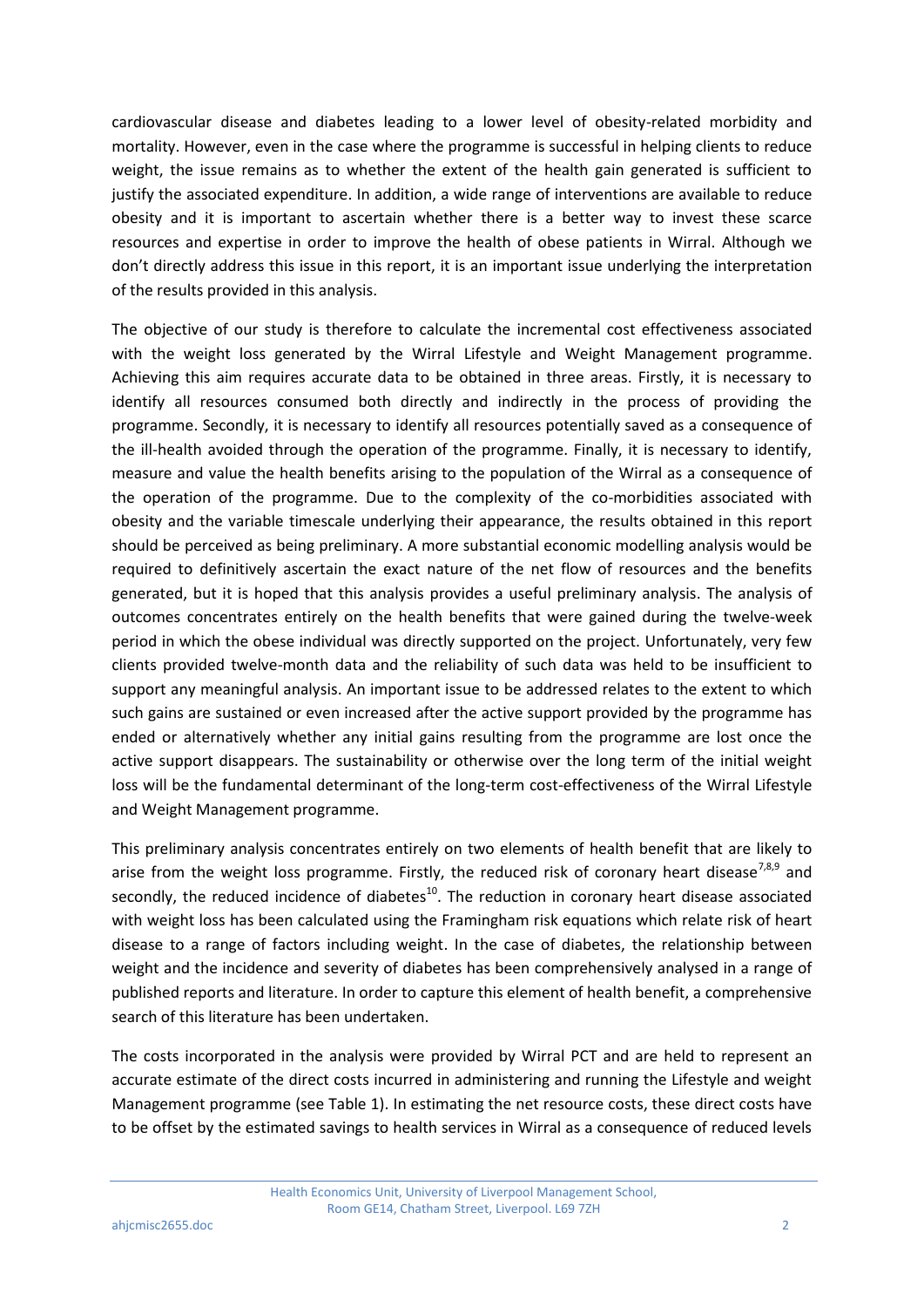of coronary heart disease and diabetes experienced in the future by clients supported by the programme.

| 07/08                      | 08/09<br>Subjective Subjective |                                                                                                                 | 05/06         | M11<br>06/07             | 07/08            | 08/09   | M1 - M3<br>08/09      |
|----------------------------|--------------------------------|-----------------------------------------------------------------------------------------------------------------|---------------|--------------------------|------------------|---------|-----------------------|
| Code                       | Code                           | <b>Account Description</b>                                                                                      | Actual        | Actual                   | Actual           | Budget  | Actual                |
|                            |                                |                                                                                                                 |               |                          |                  |         |                       |
| AH00<br><b>DC35</b>        | 5236                           | Payroll<br>Agency - Admin & Clerical<br>Nurse Band 7                                                            |               | 7,612<br>8,111           | 9,762<br>33,582  | 33,815  | 8,593                 |
| EB50<br>EB99<br>KA10       | 5658<br>5657                   | Senior 1 / Supt / Head / Chief<br>5331 E715 PAMS Recharge<br>Admin & Clerical Band 2<br>Admin & Clerical Band 3 |               | 21,183<br>2,494<br>4,323 | 3,627<br>17,710  | 28,611  | 917<br>5,015<br>2,097 |
| KA25<br><b>KB00</b>        | 5639<br>5024                   | Admin & Clerical Band 5<br>Senior Officers A & C                                                                |               | 294,475                  | 1,840<br>336,998 | 335,864 | 675<br>78,300         |
| KS99                       |                                | A & C Staff Recharge                                                                                            |               | 5,038                    |                  |         |                       |
|                            |                                |                                                                                                                 |               | 343,236                  | 403,519          | 398,290 | 95,597                |
| <b>RH92</b>                | 7020<br>7041                   | Non-Pay<br>M & S Medical Equipment<br>M & S Maint Contract                                                      |               | 724                      | 5,935            | 5,148   | 701<br>210            |
| <b>RK07</b>                |                                | <b>EBME Parts &amp; Maintenance</b>                                                                             |               |                          | -65              |         |                       |
| SA46                       |                                | <b>General Provisions</b>                                                                                       |               | 174                      | 157              |         |                       |
|                            | 7180                           | Staff Uniforms & Clothing                                                                                       |               |                          |                  |         | 23                    |
| SH <sub>01</sub>           | 7200                           | Bedding & Linen Disposable                                                                                      |               |                          | 15               |         | 3                     |
| <b>TA04</b><br><b>TA34</b> | 7221<br>7220                   | Stationery<br>Printing                                                                                          |               | 2,971<br>2,748           | 3,173<br>2,997   | 2,155   | 403<br>2,396          |
| <b>TA42</b>                |                                | Books & Journals                                                                                                |               |                          | 1,250            |         |                       |
| <b>TB01</b>                |                                | Postages                                                                                                        |               |                          | 103              |         |                       |
| <b>TD17</b>                | 7243                           | Telephone Calls / Rental                                                                                        |               | 1,298                    | 5                |         | 31                    |
| <b>TD18</b>                |                                | <b>Mobile Phones</b>                                                                                            |               | 547                      | 1,101            |         |                       |
| TF01                       | 7270                           | <b>Staff Travelling Expenses</b>                                                                                |               | 9,681                    | 8,034            | 10,462  | 974                   |
| <b>TF02</b>                | 7271                           | <b>Excess Travelling Expenses</b>                                                                               |               |                          | 1,212            |         | 252                   |
| TF <sub>03</sub>           |                                | Subsistence / Accomodation                                                                                      |               | 332                      | 251              |         |                       |
| <b>TF35</b>                |                                | Patient Travel / Outings                                                                                        |               | 10                       | 10               |         |                       |
| TJ01                       | 7307                           | <b>Course Fees</b>                                                                                              |               | 5,202                    | 3,289            | 2,250   | 44                    |
| <b>TJ11</b>                | 7302                           | Conferences                                                                                                     |               |                          | 471              |         | 75                    |
| <b>UD05</b>                | 7488                           | <b>Transport Taxis (Patients)</b>                                                                               |               |                          | 37               | 78      |                       |
| <b>VG05</b><br><b>VK21</b> | 7191                           | <b>Cleaning Agents</b>                                                                                          |               | 8                        | 15               | 3       |                       |
| VL01                       |                                | Office Equipment<br><b>Computer Equipment</b>                                                                   |               | 1,055                    | 1,416            |         |                       |
| <b>VQ02</b>                | 7319                           | Hire of Rooms                                                                                                   |               | 11,320                   | 10,000           | 13,331  | 6,160                 |
|                            | 7430                           | <b>External Consultancy</b>                                                                                     |               |                          |                  | 21,013  |                       |
| XF36                       | 7487                           | Miscellaneous                                                                                                   |               | 448                      | 2,903            | 317     | 39                    |
| XF38                       | 7275                           | Hospitality                                                                                                     |               | 1,100                    | 1,052            | 2,000   | 57                    |
| XF67                       | 7341                           | Disposal of Waste                                                                                               |               | 120                      | 134              |         | 20                    |
|                            | 7350                           | Furniture & Fittings                                                                                            |               |                          |                  |         | 9,851                 |
| XJ05                       |                                | Resources                                                                                                       |               | 22                       | 1,694            |         |                       |
| XY01                       |                                | Internal Recharge                                                                                               |               | $-2,363$                 |                  |         |                       |
|                            |                                |                                                                                                                 |               | 35,397                   | 45,189           | 56,757  | 21,239                |
|                            |                                | <b>TOTAL</b>                                                                                                    | 406,135       | 378,633                  | 448,708          | 455,047 | 116,836               |
|                            |                                | 06/07 Month 12 Estimate                                                                                         |               | 413,054                  |                  |         |                       |
|                            |                                |                                                                                                                 |               |                          |                  |         |                       |
|                            |                                |                                                                                                                 | 05/06         | 06/07                    | 07/08            |         |                       |
|                            |                                |                                                                                                                 | <b>Actual</b> | <b>Actual</b>            | <b>Actual</b>    |         |                       |
|                            |                                |                                                                                                                 |               |                          |                  |         |                       |
|                            |                                | <b>Costs exc accommodation</b>                                                                                  | 406,135       | 413,054                  | 448,708          |         |                       |
|                            |                                |                                                                                                                 |               |                          |                  |         |                       |
|                            |                                | <b>LWMS Accommodation</b><br>Costs - pro rata                                                                   |               |                          |                  |         |                       |
|                            |                                | <b>Hamilton Square</b>                                                                                          | 11,239        | 12,646                   |                  |         |                       |
|                            |                                | <b>Argyle Street</b>                                                                                            |               |                          | 6,555            |         |                       |

#### *Table 1. Direct costs associated with Wirral Lifestyle and Weight Management Programme*

Health Economics Unit, University of Liverpool Management School, Room GE14, Chatham Street, Liverpool. L69 7ZH

Gibraltar House 31,704

**of LWMS service 417,374 425,700 486,967**

**Estimated total cost**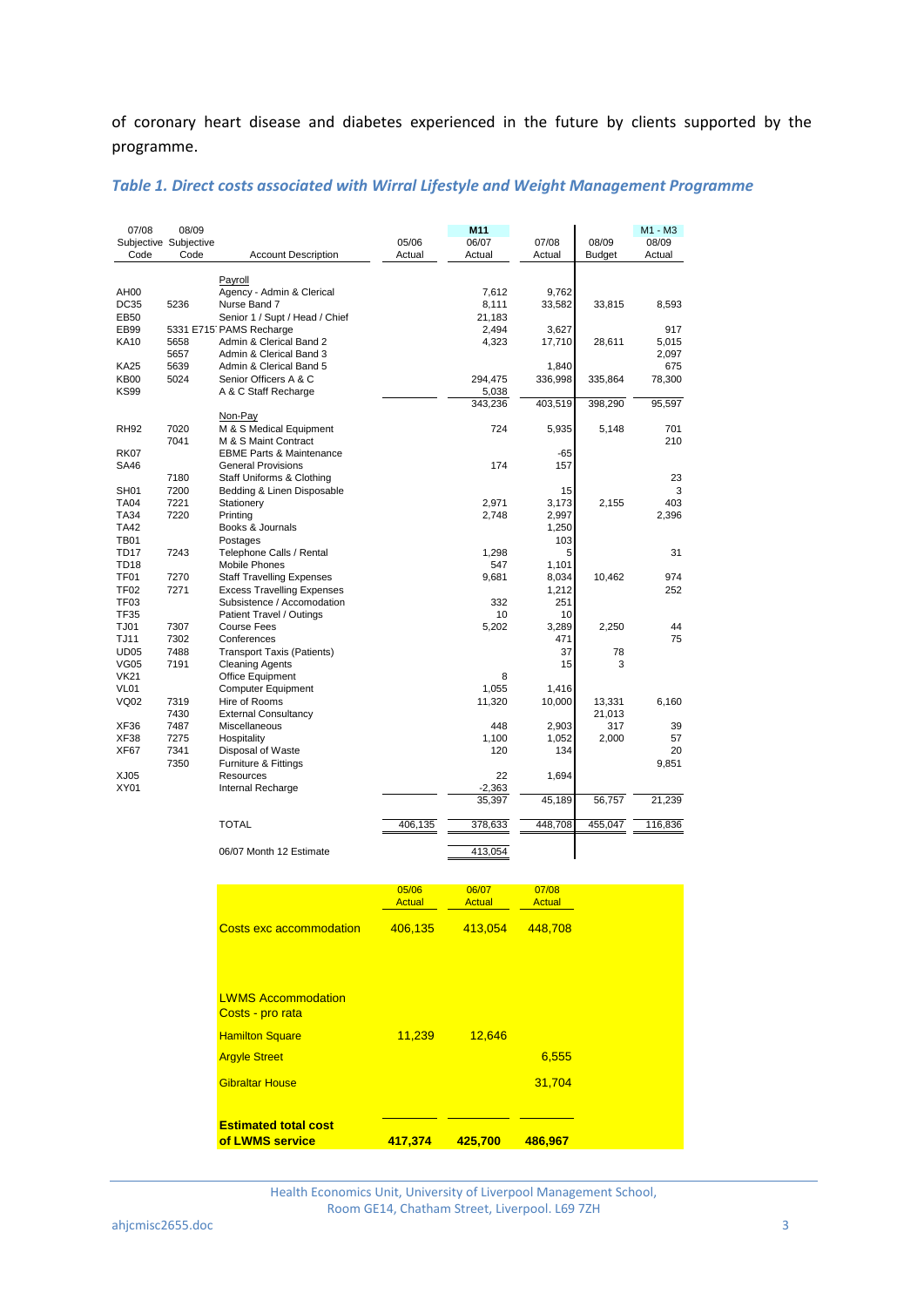#### **The association between weight loss and reductions in coronary heart disease**

The Framingham risk equation<sup>11</sup> calculates 10 year CHD risk based on an interaction of factors (age, gender, BMI, blood pressure, cholesterol, cigarette usage, diabetes status and ventricular hypertrophy). Isolating the impact of each individual element of this risk equation is inherently based on a number of assumptions and hence, again, the results should be interpreted as being indicative rather than definitive. However, the Framingham risk equation highlights the importance of weight as an individual risk factor and emphasises that a reduction in weight in obese patients would significantly reduce the risk of coronary heart disease in direct proportion to the estimated weight loss. The costs and morbidity avoided in Wirral as a consequence of fewer cases of CHD can be estimated. In addition, if it is assumed that a third of all CHD events are fatal, it would also be possible to calculate the number of deaths avoided and life years lost due to the weight reduction project. If the age of clients supported on the programme is known, then standard life tables can be used to calculate the number of life years gained to the Wirral population. For the two-thirds of nonfatal CHD's, the patient is likely to experience a significant reduction in quality of life. Estimating this quality of life loss (reduced mobility, reduced ability to undertake activities of daily living) is difficult as it will be intrinsically linked to the severity of the disability suffered, however, for the purposes of this analysis, it has been estimated at  $0.85^{12}$ . The estimated cost savings to the health service associated with an avoided CHD event have been estimated at £2,577 (non-fatal) or £2,160 (fatal), with the ongoing yearly cost of supporting a patient who has suffered non-fatal CHD event being estimated at £619<sup>13,14</sup> for the remainder of their lives. A wide range of estimates are available linking weight to cardiovascular risk. For the purposes of this analysis, it is assumed that the annual risk of coronary heart disease is reduced by 1% as a consequence of each kilogramme lost as a consequence of the programme<sup>15</sup>. This implies a reduction of 2.6% in the cardiovascular risk for female patients and 4.2% in the cardiovascular risk for male patients.

#### **The association between weight loss and reductions in incidence of diabetes**

A significant body of literature is available that emphasises the extent of the relationship between obesity and an increased risk of diabetes. Two studies<sup>4,14</sup> were identified as perhaps holding particular relevance in informing the potential benefits associated with the reduction in the future incidence of diabetes amongst the Wirral population as a consequence of the operation of the Lifestyle and Weight Management programme. The study by Sjostrom<sup>16</sup> of 1,690 severely obese subjects found that the two-year incidence rate of diabetes falls from 6.3% at a BMI of 42kg/m<sup>2</sup> to 0.2% at 33kg/m<sup>2</sup>. The estimated relationship between the incidence of diabetes and body mass index is provided in Table 2. Again, a wide range of estimates are available linking weight to NIDDM. For the purposes of this analysis, it is assumed that patients' relative risk for NIDDM is reduced from 54.0 (average for people with BMI of 33.0-34.9) to 40.3 (average for people with BMI of 31.0-32.9) implying a risk reduction of 25% in the development of NIDDM. However, this risk reduction is perhaps better interpreted as being a delay in the development of NIDDM, providing an improved quality of life and avoidance of healthcare costs for the population of Wirral over a longer period of time. Again, it is important to emphasise the preliminary nature of these risk reduction estimates.

A total of 11,590 people in Wirral (population 310,800) had been diagnosed with diabetes (QOF data). If it is assumed that 10% of these are insulin dependent, then this leaves an estimated population of NIDDM in Wirral OF 10,500.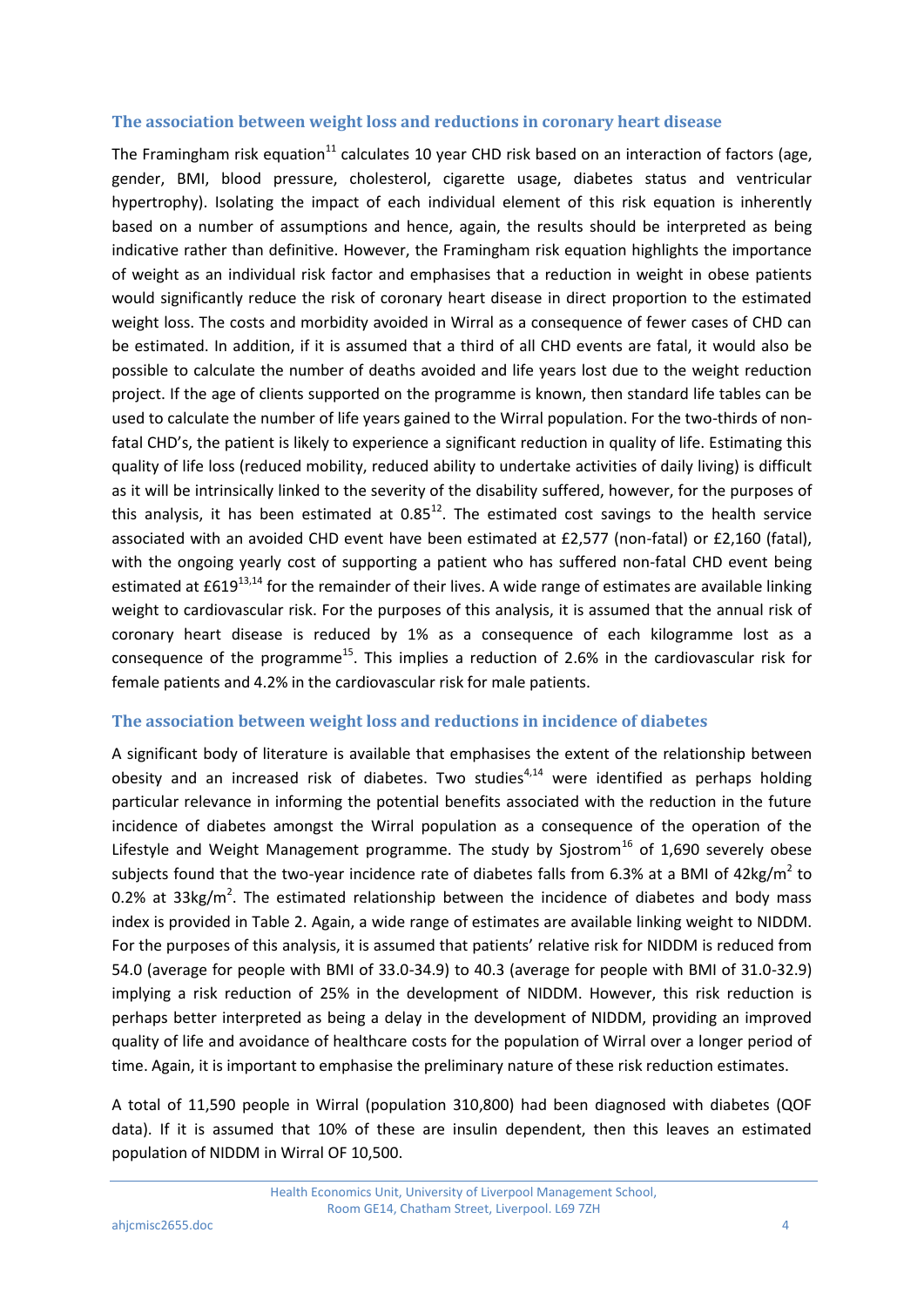| <b>Body Mass Index</b><br>$kq/m^2$ | Age-Standardized<br>Incidence Rate*<br>% | Age-Adjusted<br><b>Relative Risk</b><br>(95% CI) |
|------------------------------------|------------------------------------------|--------------------------------------------------|
| >22.0                              | 13.0                                     | 1.0 (reference)                                  |
| $22.0 - 22.9$                      | 37.4                                     | 2.9 (2.0 to 4.1)                                 |
| $23.0 - 23.9$                      | 54.9                                     | 4.3 (3.1 to 5.8)                                 |
| $24.0 - 24.9$                      | 62.9                                     | $5.0$ (3.6 to 6.6)                               |
| $25.0 - 26.9$                      | 103.5                                    | 8.1 (6.2 to 10.5)                                |
| $27.0 - 28.9$                      | 200.4                                    | 15.8 (12.7 to 19.8)                              |
| $29.0 - 30.9$                      | 354.5                                    | 27.6 (22.7 to 33.5)                              |
| $31.0 - 32.9$                      | 521.2                                    | 40.3 (33.7 to 48.3)                              |
| $33.0 - 34.9$                      | 703.6                                    | 54.0 (45.6 to 64.0)                              |
| >35.0                              | 1190.5                                   | 93.2 (81.4 to 106.6)                             |

*Table 2. Relationship between attained BMI and relative risk for non-insulin dependent diabetes*

\*Rate per 100,000 persons standardized to the age distribution of length of follow-up in the cohort

Diabetes directly results in an increased risk of death and could also be expected to impose a significant reduction in the quality of life experienced by the patient. The level of diabetes-related mortality has been examined by De Grauw<sup>17</sup> who suggested that individuals with diabetes have a 33% increased risk of mortality in comparison to non-diabetics of the same age and sex. With regard to quality of life, the extent of any loss will be intrinsically related to the nature and severity of the disease and also the existence of any complications or coexisting conditions. As such, there were very few evidence-based assessments of the utility difference between people living with diabetes and those without the disease. For the purposes of this analysis, it was assumed that a utility loss of 0.05 (thus assuming that quality of life in NIDDM is 95% of normal) was associated with NIDDM. Direct cost savings to the health services resulting from a reduced incidence of diabetes have been estimated as being approximately £780 per patient avoided per year<sup>18</sup>.

# **How clinically effective is the Lifestyle and Weight Management programme?**

This analysis is based on the records of patients referred to the Lifestyle and Weight Management Programme at Wirral PCT. The analysis excluded clients who were classed for some reason in the variable 'DischargeOutcome' as being 'Unsuitable Referral', which was applied to 129 (3.3%) out of the total 3,939 cases in the initial sample. Therefore 3810 clients were analysed in total and where appropriate were sub-divided and separately analysed in relation to the type of programme they had been initially assigned to (collective and/or individualised service).

Individuals referred to the weight management programme had a mean age of 51 years, with 78% being recorded as having been allocated to a group programme. However, the true figure allocated to this type of programme may be higher since 344 (9%) had no record of the type of programme to which they had been assigned. Furthermore, 12% seem to have been simultaneously allocated to both a group and an individual programme.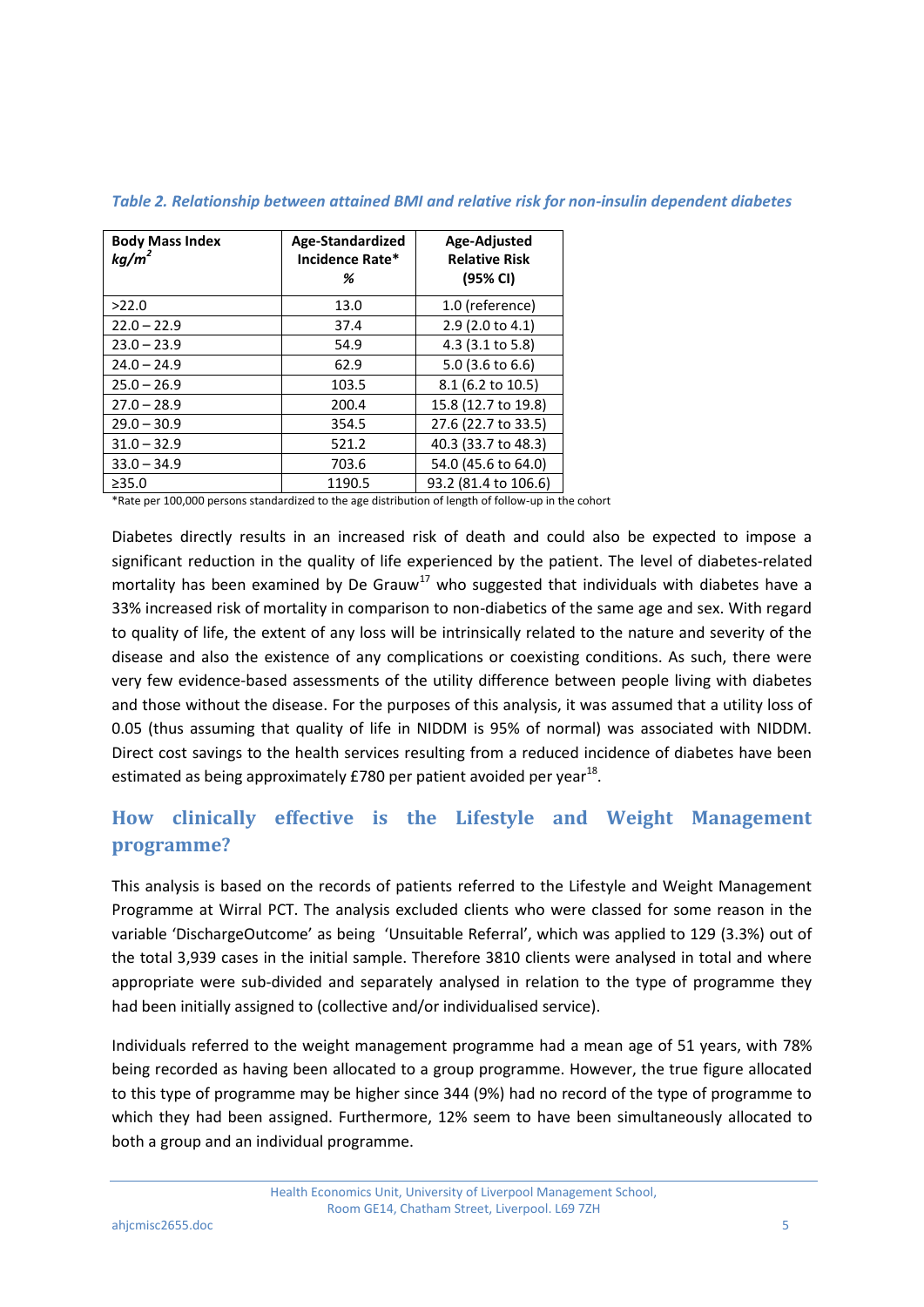Analysis of the socio-demographic characteristics of clients referred emphases that a greater proportion of individuals in full time employment were referred to group exercise programmes than to other types of programme (see Table 3). In contrast, individuals recorded as requiring 'disabled access' were more likely to be supported through one-to-one sessions (15% of clients supported through one-to-one sessions were categorised as having special requirements, compared to only 10% supported on group programmes). The vast majority of clients supported on the weight management programme were classified as 'white' (99.3%), with women constituting approximately two thirds of those referred to the programme.

The client mix between the programmes varied more clearly in terms of lifestyle indicators, with smokers and alcohol drinkers being more likely to be supported through the more intensive one-toone programmes (see Table 4). However, the validity of the results obtained must be questioned as less than 4% of all clients admitted to being a smoker and less than 20% of all clients admitted to drinking alcohol – an unlikely result given the prevalence of smoking and alcohol use in the general population supported by Wirral PCT.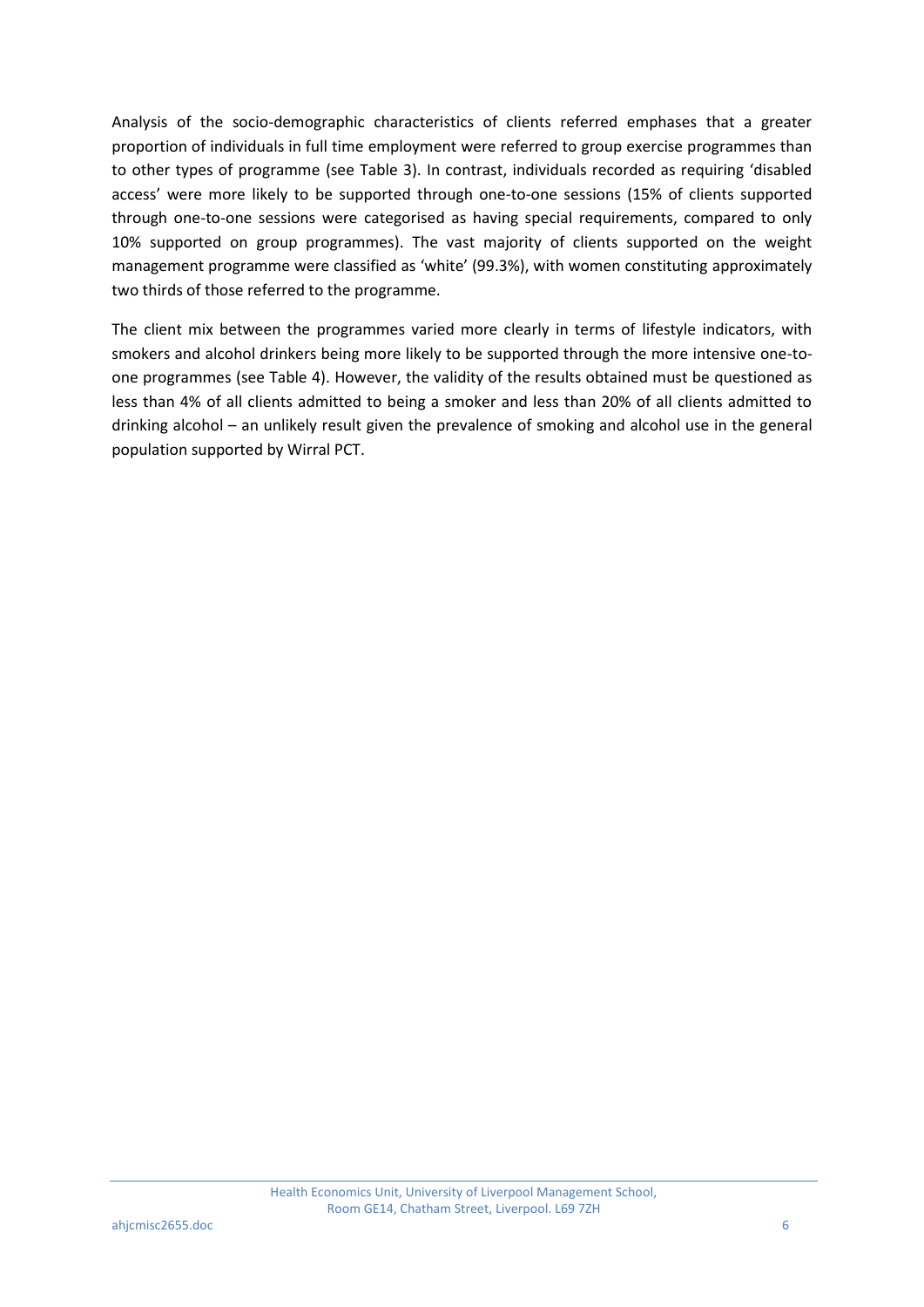## *Table 3. Socio-demographic and physical characteristics: Numbers (percentages) unless otherwise specified*

| Characteristic                        | <b>Overall</b> | Sub-groups by programme |                |                |                     |  |
|---------------------------------------|----------------|-------------------------|----------------|----------------|---------------------|--|
|                                       | sample         | One to One              | One to One     | Group          | <b>Not Recorded</b> |  |
|                                       | n=3810         | $n=45$                  | and Group      | n=2968         | $n = 344$           |  |
|                                       |                |                         | $n = 453$      |                |                     |  |
| Age mean (range)                      | 51.37          | 50.87                   | 47.15          | 51.87          | 52.74               |  |
|                                       | $(16 - 89)$    | $(16 - 75)$             | $(17 - 81)$    | $(16 - 89)$    | $(19 - 88)$         |  |
| Female                                | 2527           | 29                      | 285            | 1975           | 238                 |  |
| $(\%)$                                | (66.3)         | (64.4)                  | (62.9)         | (66.5)         | (69.2)              |  |
| Living arrangements                   |                |                         |                |                |                     |  |
| Living alone                          | 2648           | 33                      | 338            | 2109           | 168                 |  |
| (%)                                   | (95.1)         | (97.1)                  | (93.4)         | (95.3)         | (96.5)              |  |
| Single with children                  | 12             | 0                       | $\overline{2}$ | 9              | $\mathbf{1}$        |  |
| (%)                                   | (0.4)          |                         | 0.5)           | (0.4)          | (0.6)               |  |
| Living with other adults              | 123            | $\mathbf{1}$            | 22             | 95             | 5                   |  |
| (%)                                   | (4.4)          | (2.9)                   | 6.1)           | (4.3)          | (2.9)               |  |
| <b>Ethnicity</b>                      |                |                         |                |                |                     |  |
| White                                 | 3696           | 45                      | 446            | 2925           | 280                 |  |
| (%)                                   | (99.3)         | (100)                   | (99.3)         | (99.3)         | (99.3)              |  |
| Asian                                 | 5              | 0                       | $\overline{2}$ | $\overline{2}$ | $\mathbf{1}$        |  |
| (%)                                   | (0.1)          |                         | (0.4)          | (0.1)          | (0.3)               |  |
| Mixed African/                        | 12             | 0                       | $\mathbf{1}$   | 10             | 1                   |  |
| African/Other                         | (0.3)          |                         | (0.2)          | (0.2)          | (0.3)               |  |
| $(\%)$                                |                |                         |                |                |                     |  |
| Not recorded                          | $\overline{7}$ | $\mathbf 0$             | 0              | $\overline{7}$ | 0                   |  |
| (%)                                   | (0.2)          |                         |                | (0.2)          |                     |  |
| <b>Employment status</b><br>Full-time | 1153           | 12                      | 175            | 878            | 88                  |  |
|                                       | (30.9)         | (26.7)                  | (39.6)         | (29.9)         | (28.3)              |  |
| Part-time                             | 388            | 4                       | 37             | 322            | 25                  |  |
|                                       | (10.4)         | (8.9)                   | (8.4)          | (11.0)         | (8.0)               |  |
| Self-employed                         | 68             | $\mathbf{1}$            | $\overline{4}$ | 59             | $\overline{4}$      |  |
|                                       | (1.8)          | (2.2)                   | (0.9)          | (2.0)          | (1.3)               |  |
| Studying                              | 59             | $\overline{2}$          | 3              | 49             | 5                   |  |
|                                       | (1.6)          | (4.4)                   | (0.7)          | (1.7)          | (1.6)               |  |
| Not in paid employment                | 1686           | 22                      | 186            | 1317           | 161                 |  |
| & not studying                        | (45.2)         | (48.9)                  | (42.1)         | (44.9)         | (51.8)              |  |
| Sick/Disabled                         | 363            | $\overline{4}$          | 34             | 298            | 27                  |  |
|                                       | (9.7)          | (8.9)                   | (7.7)          | (10.1)         | (8.7)               |  |
| Not known                             | 16             | 0                       | 3              | 12             | $\mathbf{1}$        |  |
|                                       | (0.4)          | (0)                     | (0.7)          | (0.4)          | (0.3)               |  |
| Total                                 | 3782           | 45                      | 442            | 2935           | 311                 |  |
|                                       | (100)          | (100)                   | (100)          | (100)          | (100)               |  |
| <b>Requiring disabled</b>             | 389            | $\overline{7}$          | 50             | 2954           | 48                  |  |
| access                                | (10.2)         | (15.5)                  | (11)           | (9.6)          | (13.9)              |  |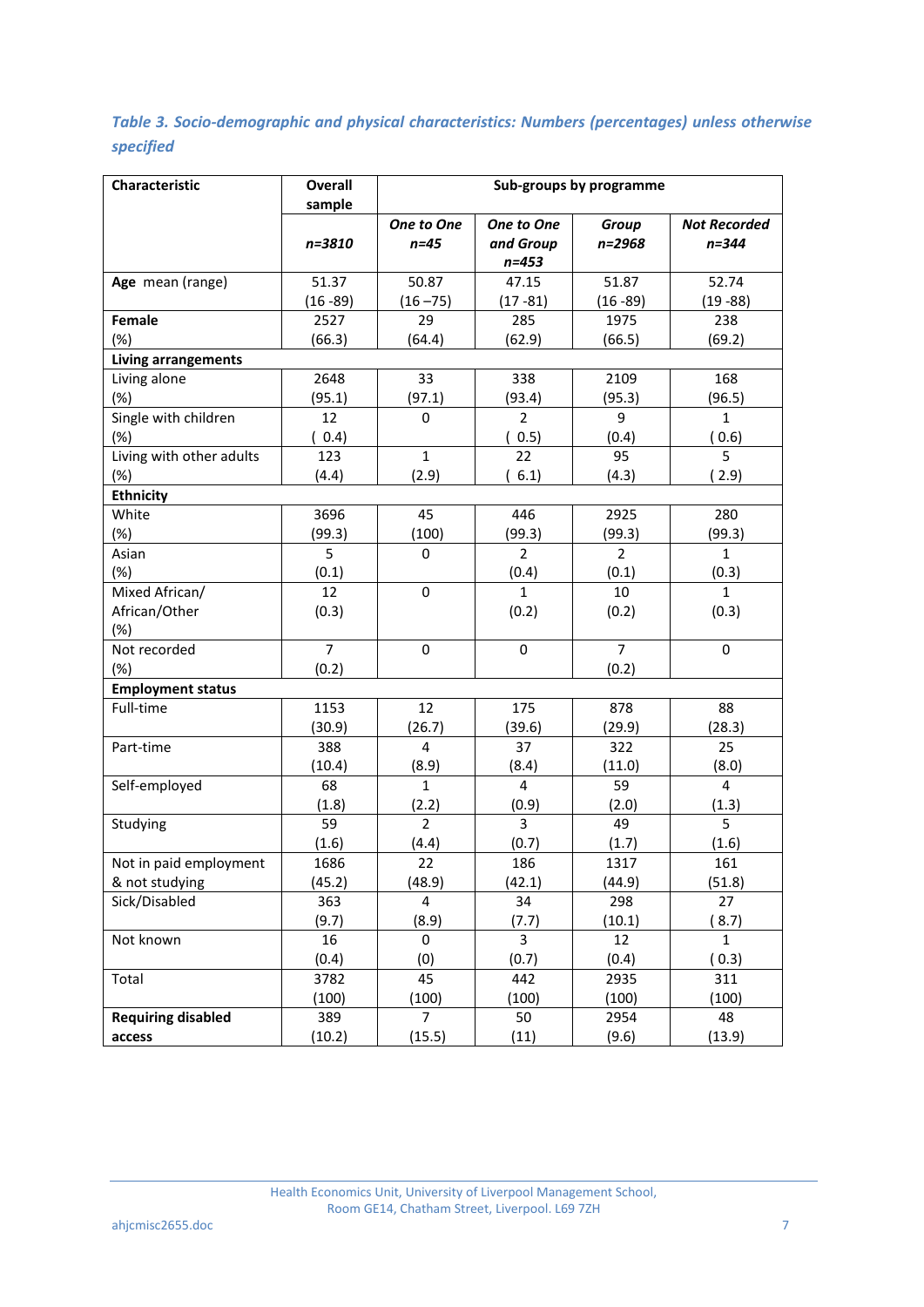| <b>Characteristic</b>    | Overall    | Programme  |            |            |                  |
|--------------------------|------------|------------|------------|------------|------------------|
|                          | sample     | One to One | One to One | Group      | <b>Not Known</b> |
|                          |            |            | and Group  |            |                  |
| n                        | 3810       | 45         | 453        | 2968       | 344              |
| Smoking (%)              | 3.38       | 6.7        | 5.1        | 3.4        | 0.3              |
| Alcohol                  | 19.3       | 35.6       | 23.4       | 20.0       | 5.8              |
| consumption (%)          |            |            |            |            |                  |
| Weight loss              | 4.7        | 4.4        | 5.1        | 5.0        | 1.4              |
| medication (%)           |            |            |            |            |                  |
| Weight (kg)              | 106.48     | 121.63     | 118.88     | 104.14     | 108.96           |
| <b>BMI</b>               | 38.34      | 44.80      | 42.78      | 37.49      | 39.11            |
|                          | $(20-77)$  | $30 - 66$  | $(22-77)$  | $(23-75)$  | $(20-62)$        |
| <b>SBP</b>               | 135.59     | 136.44     | 136.60     | 135.74     | 132.71           |
|                          | (15-210)   | (105-176)  | (85-200)   | $(15-210)$ | (35-190)         |
| <b>DBP</b>               | 81.46      | 78.72      | 82.94      | 81.55      | 79.00            |
|                          | $(4-130)$  | (34-100)   | $(4-120)$  | $(7-116)$  | $(58-130)$       |
| <b>Total cholesterol</b> | 5.35       | 5.21       | 5.45       | 5.34       | 5.31             |
|                          | $n = 3300$ | $n = 38$   | $n = 397$  | $n = 2579$ | $n = 286$        |
| <b>LDL</b>               | 3.35       | 3.44       | 3.42       | 3.38       | 3.06             |
|                          | $n = 2325$ | $n = 27$   | $n = 259$  | $n = 1818$ | $n = 221$        |
| <b>HDL</b>               | 1.42       | 1.16       | 1.34       | 1.45       | 1.28             |
|                          | $n = 2371$ | $n=28$     | $n = 265$  | $N = 1855$ | $n = 223$        |
| LDL/HDL                  | 2.67       | 3.04       | 2.75       | 2.67       | 2.49             |
|                          | $n = 2316$ | $n = 27$   | $n = 257$  | $n = 1812$ | $n = 220$        |
| Total                    | 4.43       | 4.88       | 4.49       | 4.44       | 4.27             |
| cholesterol/HDL          | $n = 2361$ | $n = 27$   | $n = 264$  | $n = 1847$ | $n = 223$        |

#### *Table 4. Lifestyle and biochemistry indicators*

#### **How cost-effective is the Wirral Lifestyle and Weight Management Programme?**

Unfortunately, the dataset generated to evaluate the operational effectiveness of the weight loss programme suffered from significant data deficiencies. In particular, the design of the patient questionnaire that formed the basis of the database suffered from significant design and coding inconsistencies which are likely to have reduced the reliability of the results. In addition, the quality of the recording of data did not meet standards required to identify the different types of nonresponse, lost to follow-up and errors in recording. These differences have implications for valid statistical analysis, which constrained the extent to which data could be analysed. Further these results should be considered with caution since the extent of missing data from baseline to 12 weeks is likely to be informative of the prospects for successful programme completion and therefore using these results may lead to biased inferences. Further limited documentation made available to the analyst at the University of Liverpool PRG resulted in the amount of time spent on identification and consistency checking exceeding the standard time required for that purpose in projects of this nature.

Programme drop-out and missing data records resulted in very small numbers of observations with outcome data. In what follows only reference is made to outcomes at 12 weeks, since results at 12 month were only available for <=785 (<20%). Further, due to the limited data available at 12 weeks (>90% missing data) for all indicators other than weight, only results for weight loss and BMI are presented here.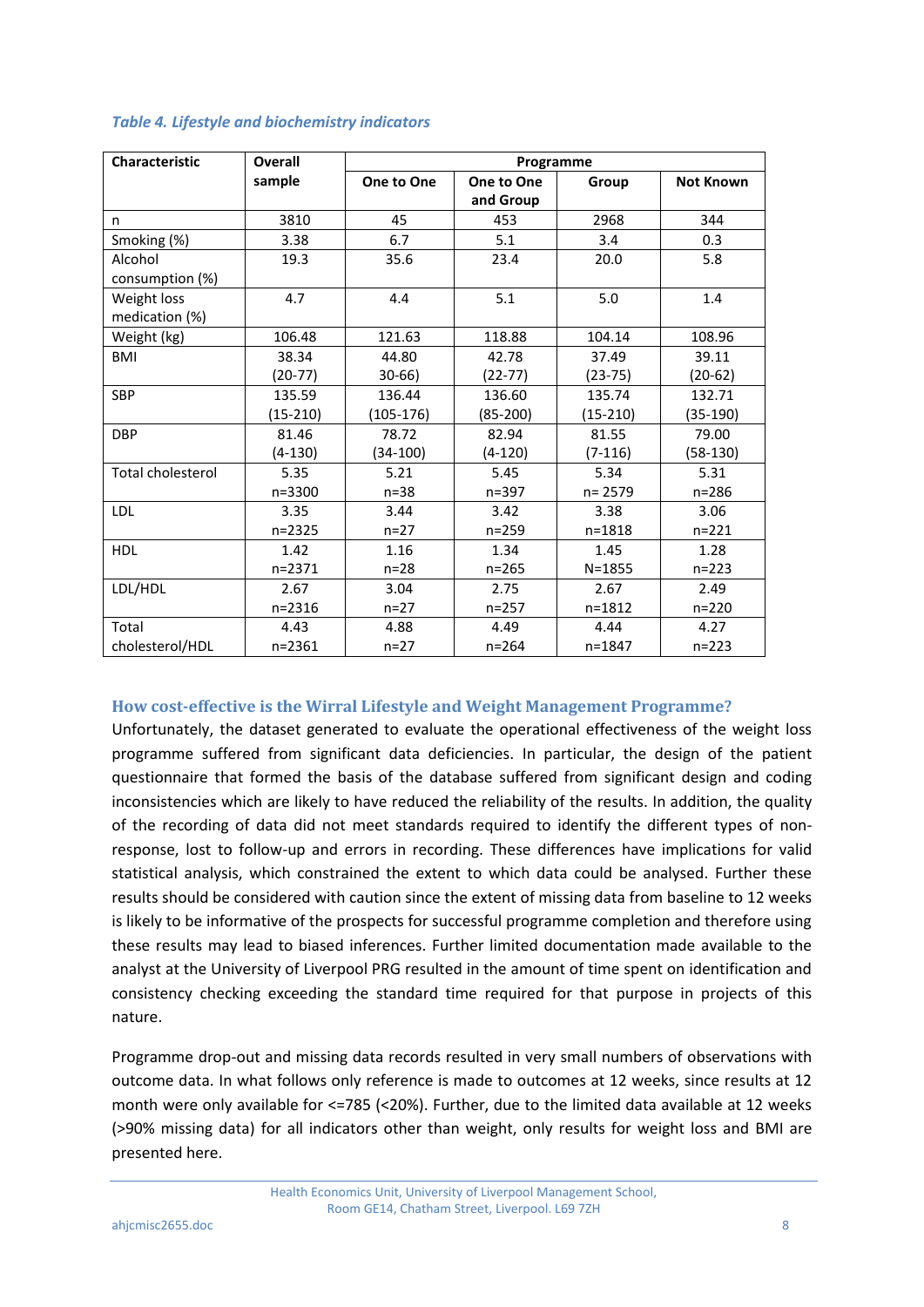Table 3 provides the mean estimated weight loss experienced by clients from baseline to 12 weeks by service type and sex. The good news for the Wirral Lifestyle and Weight Management programme is that, from the limited evidence available, the service does appear to be an effective method of inducing weight loss amongst the population served. Almost all subgroups showed reductions in weight between baseline and 12 weeks (mean reduction females 2.62 Kg (2.56%), 95% CI: 2.3 to 2.9; mean reduction males 4.23 Kg (3.60%), 95% CI: 3.7 to 4.7; p<0.001 for both groups). The only subgroups that failed to show statistically significant weight reductions were female clients on One to One programmes and Males without a recorded programme. Preliminary estimates of the costs and health losses averted as a consequence of the existence of the Wirral Lifestyle and Weight Management programme are provided in Tables 5 (NIDDM) and 6 (CHD). Table 7 combines these estimates to obtain a preliminary estimate of the overall cost-effectiveness of the Wirral Lifestyle and Weight Management programme.

| <b>Population data</b>                                |            |  |  |  |  |  |
|-------------------------------------------------------|------------|--|--|--|--|--|
| Population served by the programme                    | 3,810      |  |  |  |  |  |
| Prevalence of NIDDM in Wirral population              | 2.5%       |  |  |  |  |  |
| Estimated NIDDM patients in programme population      | 95         |  |  |  |  |  |
| Estimated risk reduction due to weight loss generated | 25%        |  |  |  |  |  |
| Estimated number of NIDDM's averted per annum         | 24         |  |  |  |  |  |
| <b>Estimate of costs averted</b>                      |            |  |  |  |  |  |
| Reduced number of NIDDM patients                      | 24         |  |  |  |  |  |
| Annual healthcare cost per NIDDM patient              | f780       |  |  |  |  |  |
| Total averted healthcare cost to Wirral               | £18,720    |  |  |  |  |  |
| Estimate of health loss averted*                      |            |  |  |  |  |  |
| Reduced number of NIDDM patients                      | 24         |  |  |  |  |  |
| Estimated annual quality of life loss per patient     | 0.05 QALYs |  |  |  |  |  |
| Total averted loss per year                           | 1.2 QALYs  |  |  |  |  |  |

#### *Table 5. Cost savings and health benefits: NIDDM*

\*This estimate does not include the wide range of co-morbidities (such as CHD) from which NIDDM patients are at a greater risk of suffering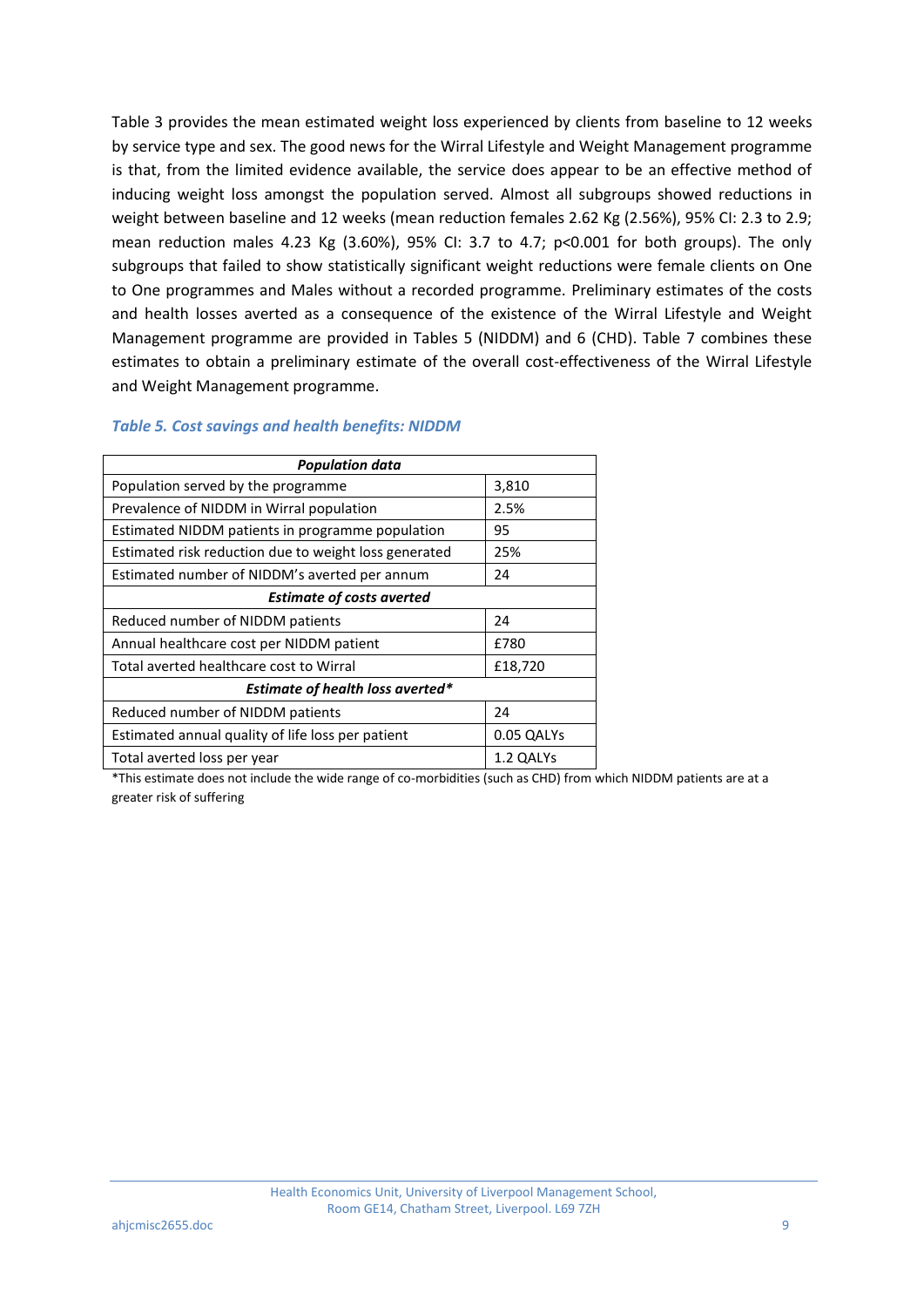### *Table 6. Cost savings and health benefits: CHD*

| <b>Population data</b>                                     |           |  |  |  |  |
|------------------------------------------------------------|-----------|--|--|--|--|
| Total population served by the programme                   | 3,810     |  |  |  |  |
| of which females                                           | 2,527     |  |  |  |  |
| of which males                                             | 1,283     |  |  |  |  |
| Reduced risk of CHD due to weight loss generated - Females | 2.6%      |  |  |  |  |
| Reduced risk of CHD due to weight loss generated - Males   | 4.2%      |  |  |  |  |
| Estimated number of CHD cases averted per annum - Females  | 65        |  |  |  |  |
| Estimated number of CHD cases averted per annum - Males    | 53        |  |  |  |  |
| Proportion of fatal CHD cases                              | 33%       |  |  |  |  |
| Proportion of non-fatal CHD cases                          | 67%       |  |  |  |  |
| <b>Estimate of costs averted</b>                           |           |  |  |  |  |
| Reduced number of fatal CHD cases - Female                 | 21        |  |  |  |  |
| Reduced number of fatal CHD cases - Male                   | 17        |  |  |  |  |
| Reduced number of non-fatal CHD cases - Female             | 44        |  |  |  |  |
| Reduced number of non-fatal CHD cases - Male               | 36        |  |  |  |  |
| Cost per fatal CHD case                                    | £2,160    |  |  |  |  |
| Total fatal CHD cases adverted                             | 38        |  |  |  |  |
| Total averted healthcare cost to Wirral                    | £82,080   |  |  |  |  |
| First year cost per non-fatal CHD case                     | £2,577    |  |  |  |  |
| Total non-fatal CHD cases averted                          | 80        |  |  |  |  |
| Total averted healthcare cost to Wirral                    | £206,160  |  |  |  |  |
| Total averted healthcare costs - all CHD cases             | £288,240* |  |  |  |  |

\*This estimate does not include an annual support cost of £619 for non-fatal CHD patients

### *Table 7. Preliminary cost and outcome estimates*

| Total cost of service<br>£486,867 |      |                       |                         |                 |
|-----------------------------------|------|-----------------------|-------------------------|-----------------|
| Total number of clients           | 3810 |                       |                         |                 |
| Direct cost per client            | £128 |                       |                         |                 |
| supported                         |      |                       |                         |                 |
|                                   |      |                       |                         |                 |
|                                   |      | <b>CHD</b>            |                         |                 |
| No of clients                     |      | <b>Estimated risk</b> | <b>Estimated health</b> | Associated cost |
|                                   |      | reduction             | benefits                | savings         |
| 3,810                             |      | 2.5%                  | 38 lives plus 12 QALYs  | £288,240        |
|                                   |      | <b>NIDDM</b>          |                         |                 |
| No of clients                     |      | Reduced number        | Estimated health        | Associated cost |
|                                   |      | of NIDDM patients     | benefits                | savings         |
| 3,810                             |      | 24                    | 1.2 QALYs               | £18,720         |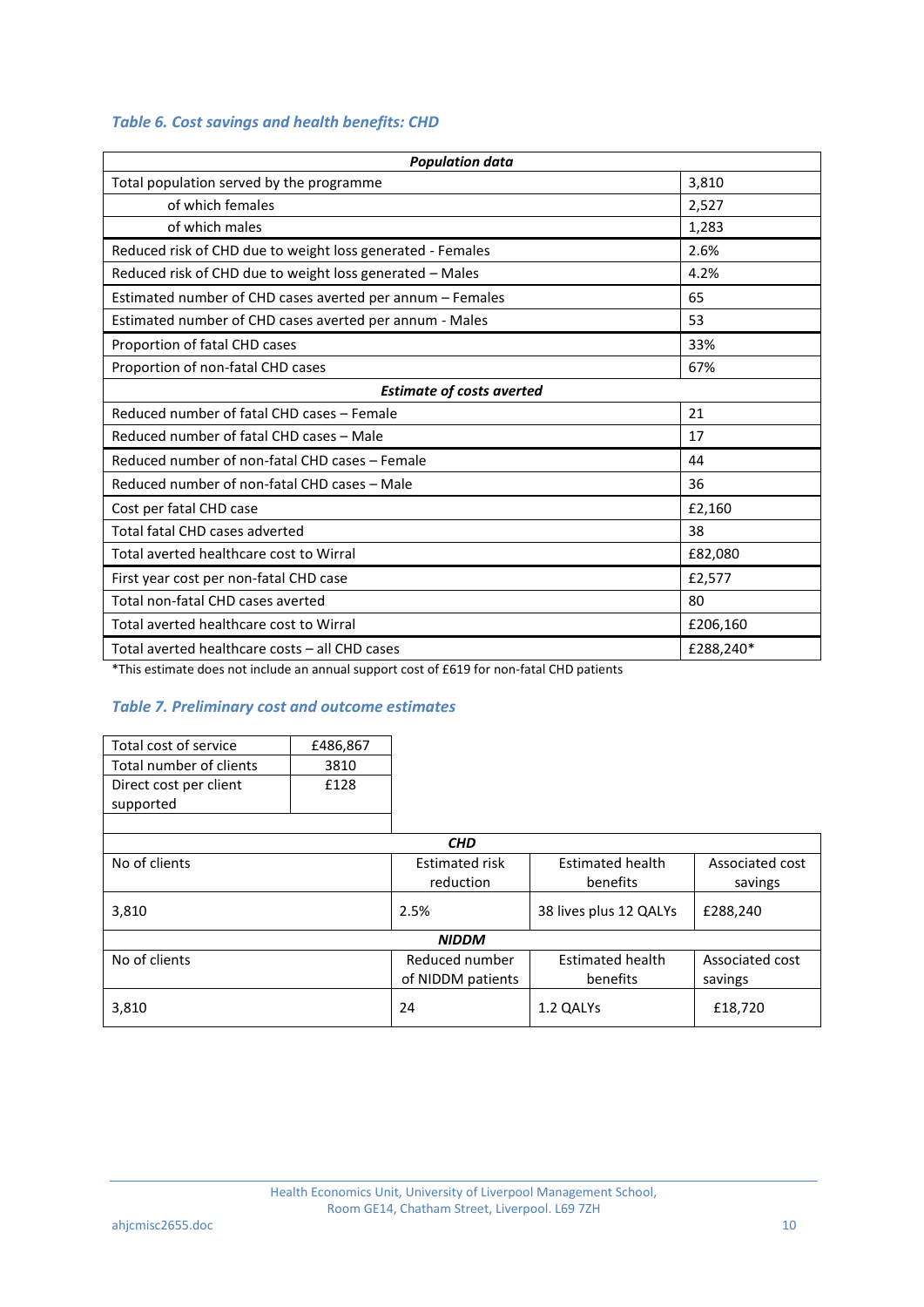### **Discussion**

The lifestyle and weight management programme initiated by Wirral has been found to generate weight loss when compared to the pre-programme experience of patients. Such weight loss may be expected to lead to fewer cases of diabetes and fewer incidences of CHD, together with a higher quality of life in responding patients. As in all such analyses, the estimates are based upon a range of assumptions with regard to the relationship between weight loss in obese patients and their health experience. While keeping these limitations in mind, it is important to emphasise that the results strongly support the clinical benefits that appear to be generated to the population of the Wirral as a consequence of the Lifestyle and Weight Management programme. The estimated annual cost of the programme (£486,000) is significantly offset by savings generated through anticipated annual reductions in the costs of treating NIDDM (£18,720) and particularly in CHD (£288,240). As a consequence, the net cost of the programme from the perspective of Wirral PCT as a whole is reduced to £179,040. In addition, the programme is estimated to avert 38 deaths from CHD while providing the equivalent of an additional 13.2 QALYs to the population of the Wirral (12.0 QALYs from averted CHD and 1.2 QALYs from averted NIDDMs). With regard to any 'threshold' for costeffectiveness currently utilised in the UK, the programme therefore appears to provide significant 'value for money' in return for the resources that it consumes.

Although we have concentrated upon only two of the co-morbidities associated with obesity, Hughes and others<sup>14</sup> suggest that a total of ten co-morbidities are commonly associated with obesity including hypertension; angina; hyperlipidaemia; cerebrovascular disease; digestive disease; osteoarthritis; cancer of the uterus and cancer of the colon. Thus a much more detailed and exhaustive analysis would be required to quantify all of the healthcare benefits that are likely to be associated with moderate weight loss in obese patients.

A major uncertainty in the model relates to the actual cost of the Wirral Anti-Obesity Project. Although the costs of administering the programme were provided by Wirral PCT, many of the additional cost (the privately-borne costs of visiting the GP; the opportunity cost arising from health professionals concentrating on obesity management, etc) could not be effectively captured in this preliminary analysis. A further uncertainty is the relationship between weight loss and changes in utility, related either to reduced prevalence of co-morbidities or reduced weight in itself. No evidence was found in the literature relating either to the costs or benefits associated with diet and exercise monitoring of obese patients. The majority of the data generated in the literature related to the costs and benefits associated with weight controlling drugs.

#### **Areas for further research**

Summary statistics or analysis of predictors for weight loss is a potentially relevant analysis that might be of interest to decision makers at Wirral PCT. These analyses were not undertaken due to limitations of time available and since in any case the validity of such analysis is compromised by the quality of data recording and limited information in the dataset. If this analysis of predictors for weight loss, which could be used to characterise patients likely to succeed under each type of programme, were to be of interest to managers at Wirral PCT, the respective timelines could be determined soon after requesting such work.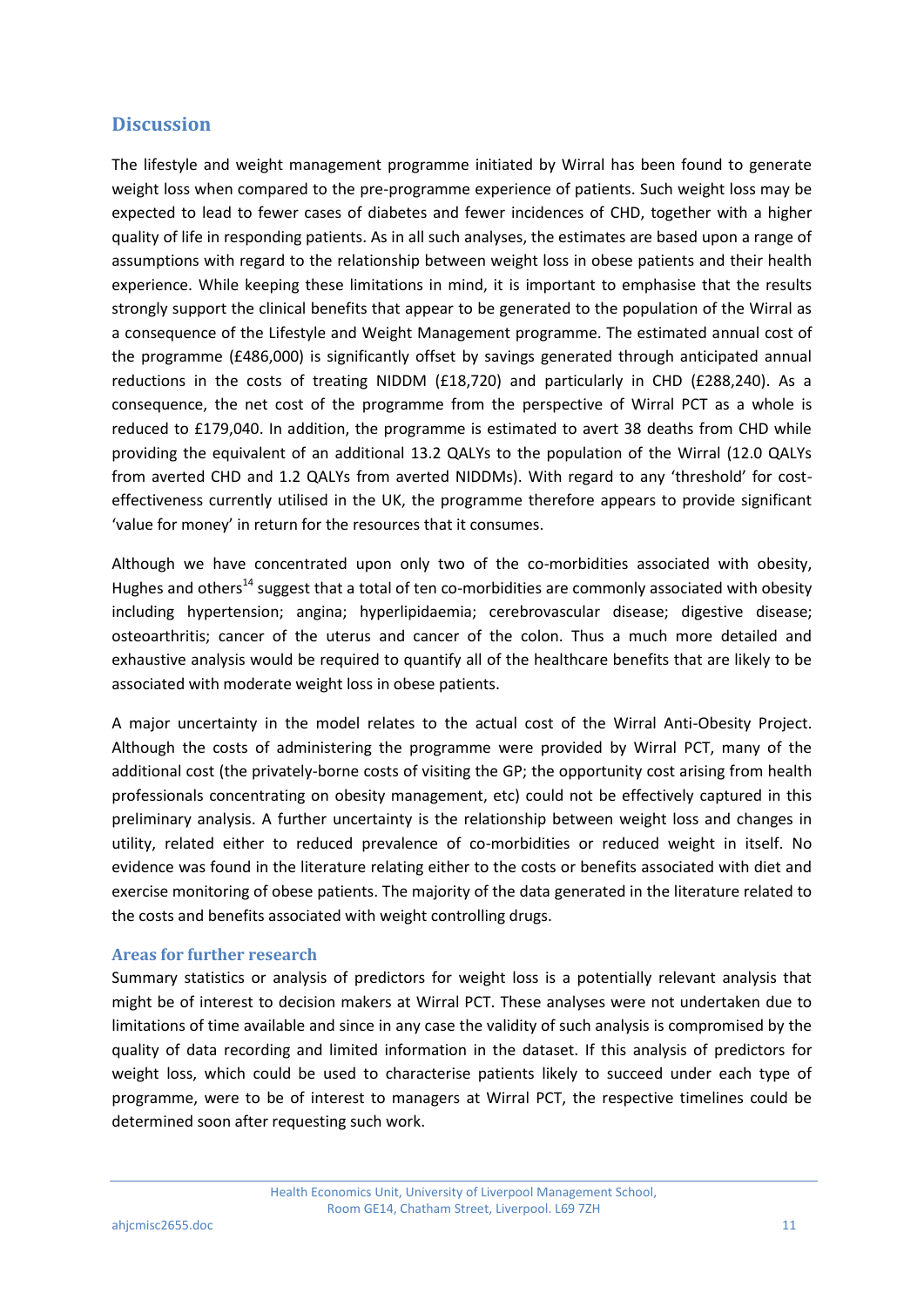An additional piece of information of potential interest is the characterisation of clients of the LWMP by socio-economic status associated with place of residence. Since the dataset made available to PRG contains only the first three letters of the Postcode, data managers at Wirral PCT may still have confidential access to full postcodes, which would be required to classify individuals using the MOSAIC algorithm, and could therefore provide the information on socio-economic classification of individuals in the LMWP dataset provided to PRG without disclosing the full postcode information to the latter.

## **Conclusion**

Any lifestyle and weight management service should only be provided as part of a long term integrated therapeutic approach to tackling obesity in Wirral. Such an integrated approach would have to include dietary and behaviour modification as well as increased physical activity and be supported by drug therapy or cognitive behavioural therapy as required. Only through such an integrated approach, would a sustained change in eating habits and behaviour and an associated weight loss be likely to arise. Such sustained change in behaviour is fundamental to the long-term maintenance of the reduced weight level initiated by the lifestyle and weight management service.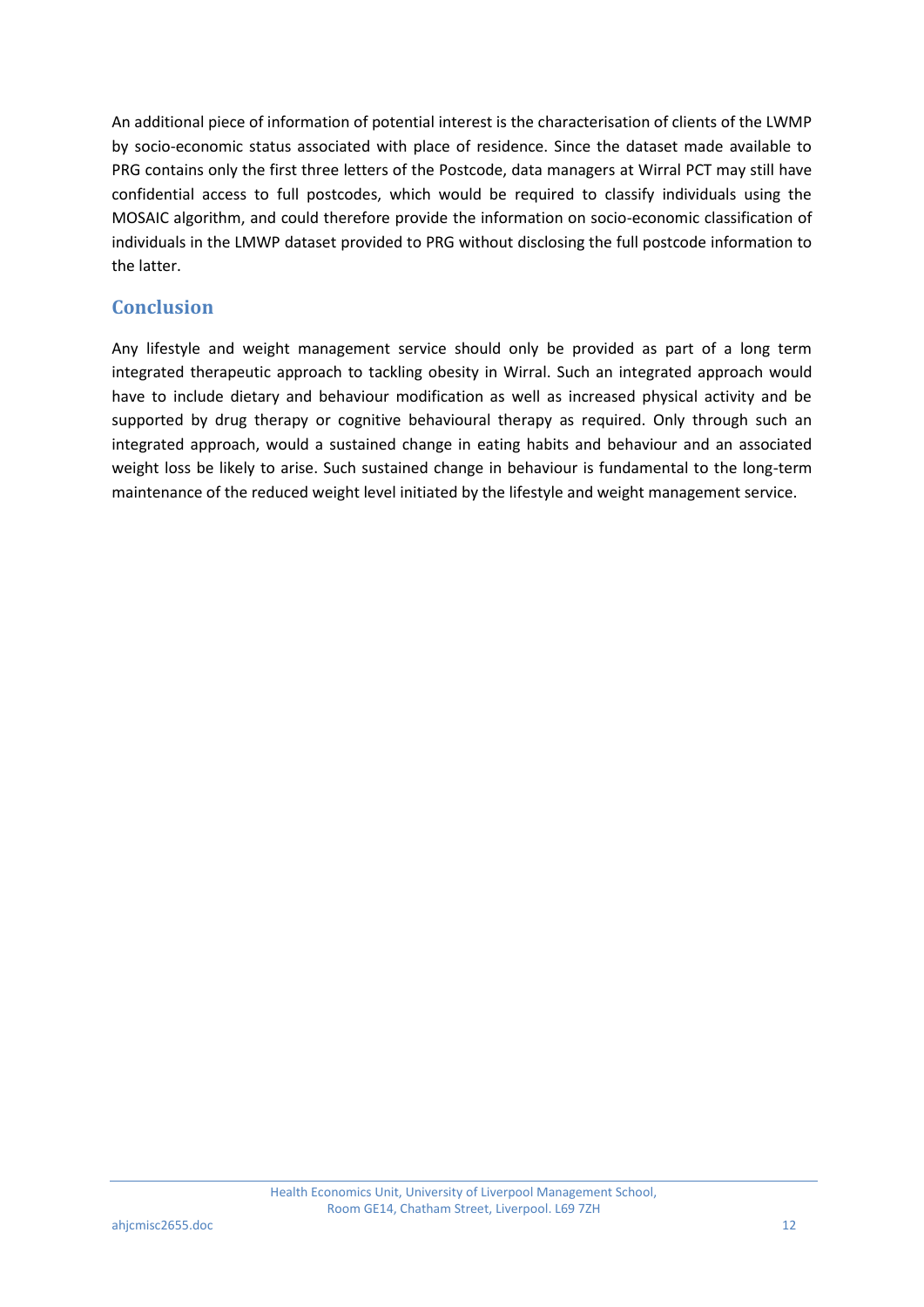### **References**

- 1 Department of Health. Health Survey for England 1998, Cardiovascular Disease. Available from: [http://www.official-documents.co.uk/document/doh/survey98/hse98.htm.](http://www.official-documents.co.uk/document/doh/survey98/hse98.htm)
- 2 West R. Obesity. London: London Office for Health Economics; 1994.
- 3 Warren E, Brennan A, Akehurst R. Cost-effectiveness of sibutramine in the treatment of obesity. Medical Decision Making. 2004; 24; 1: 9-19.
- 4 Chan JM, Stamper MJ, Rimm EB, Willett WC, Colditz GA. Obesity fat distribution, and weight gain as risk factors for clinical diabetes in men. Diabetes Care. 1994; 17(9):961–9.
- 5 Colditz GA, Walter MBBS, Willcott C, et al. Weight gain as a risk factor for clinical diabetes mellitus in women. Annals of Internal Medicine. 1995; 122(7):481–6.
- 6 Williamson DF, Pamuk E, Thun M, Flanders D, Byers T, Heath C. Prospective study of intentional weight loss and mortality in never smoking overweight US white women aged 40-64 years. American Journal of Epidemiology. 1995;141(12):1128–41.
- 7 Kenchiaiah S, Evans JC, Levy D, Wilson PWF, Benjamin EJ, Martin MD, Larson MG, Kannel WB, Vasan RS. Obesity and the risk of heart failure. The New England Journal of Medicine. 2002;347:5:pp305-313.
- 8 Yusuf S, Hawken S, Ounpuu S, Dans T, Avezum A, Lanas F, McQueen M, Budaj A, Pais P, Varigos J, Lisheng L. Effect of potentially modifiable risk factors associated with myocardial infarction in 52 countries (the INTERHEART study): case-control study. Lancet. 2004;364:pp937-952.
- 9 Oreopoulos A, Padwal R, Kalantar-Zadeh K, Fonarow GC, Norris CM, McAlister FA. Body mass index and mortality in heart failure: a meta-analysis. American Heart Journal. 2008;156:1:pp13-22.
- 10 Tuomilehto J, Lindstrom J, Eriksson JG, Valle TT, Hamalainen H, Ilanne-Parikka P, Keinanen-Kiukaanniemi S, Laakso M, Louheranta A, Rastas M, Salminen V, Uusitupa M. Prevention of type 2 diabetes mellitus by changes in lifestyle among subjects with impaired glucose tolerance. The New England Journal of Medicine. 2001;344:18:pp1343-1350.
- 11 Anderson KM, Wilson PWF, Odell PM, Kannel WB. An updated coronary risk profile: a statement for health professionals. Am Heart Anderson Med/Sci Statement. 1991;83(1):356–63.
- 12 KuntzKM, Tsevat J, Goldman L, Weinstein MC. Cost-effectiveness of routine coronary heart angiography after acute myocardial infarction. Circulation. 1996;94(5):957–65.
- 13 Pickin DM. Cost-effectiveness of MHG-CoA reductase inhibitor (statin) treatment related to the risk of coronary heart disease and cost of drug treatment. Heart. 1999;82(3):325–32.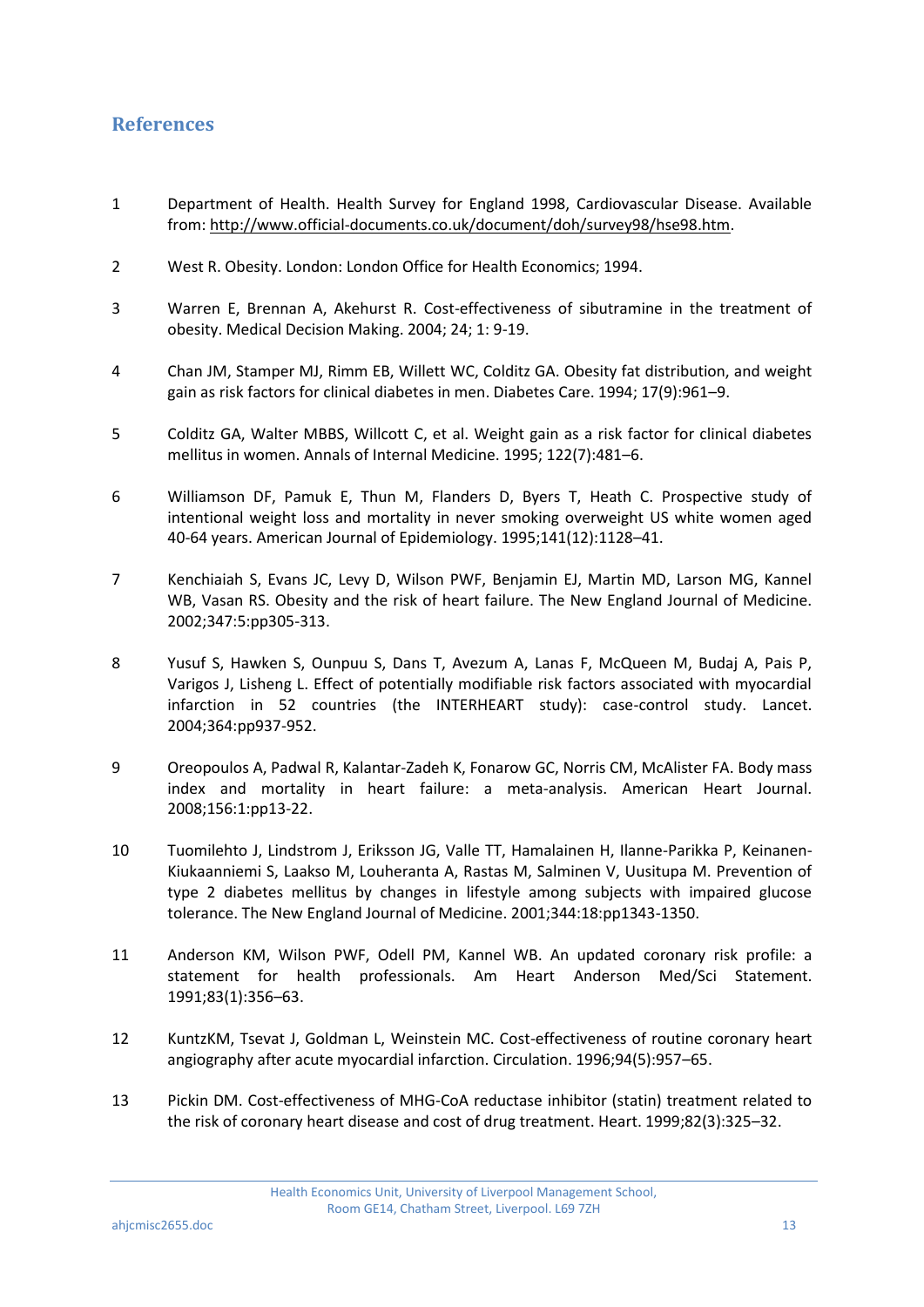- 14 Russell MW, Huse DM, Drowns S, Hamel EC, Hartz SC. Direct medical costs of coronary artery disease in the United States. American Journal of Cardiology. 1998;81(9):1110–5.
- 15 Anderson KM, Wilson PWF, Odell PM, Kannel WB. An updated coronary risk profile: a statement for health professionals. American Heart Journal. 1991;83:1:pp356-363.
- 15 Sjostrom D, Lissner L, Wedel H, Sjostrom L. Reduction in incidence of diabetes, hypertension and lipid disturbances after intentional weight loss induced by bariatric surgery: the SOS Intervention Study. Obesity Research. 1999;7(5):477–84.
- 16 De Grauw WJC, Van Den Hoogen HJM, Van De Lisdonk EH, Van GerwenWHEM, VanWeel C. Control group characteristics and study outcomes: empirical data from a study on mortality of patients with type 2 diabetes mellitus in Dutch general practice. Journal of Epidemiology and Community Health. 1998;52 (Suppl 1):9s–12s.
- 17 Hughes D, McGuire A, Elliot H, et al. The cost of obesity in the United Kingdom. Journal of Medical Economics. 1999;2:143–53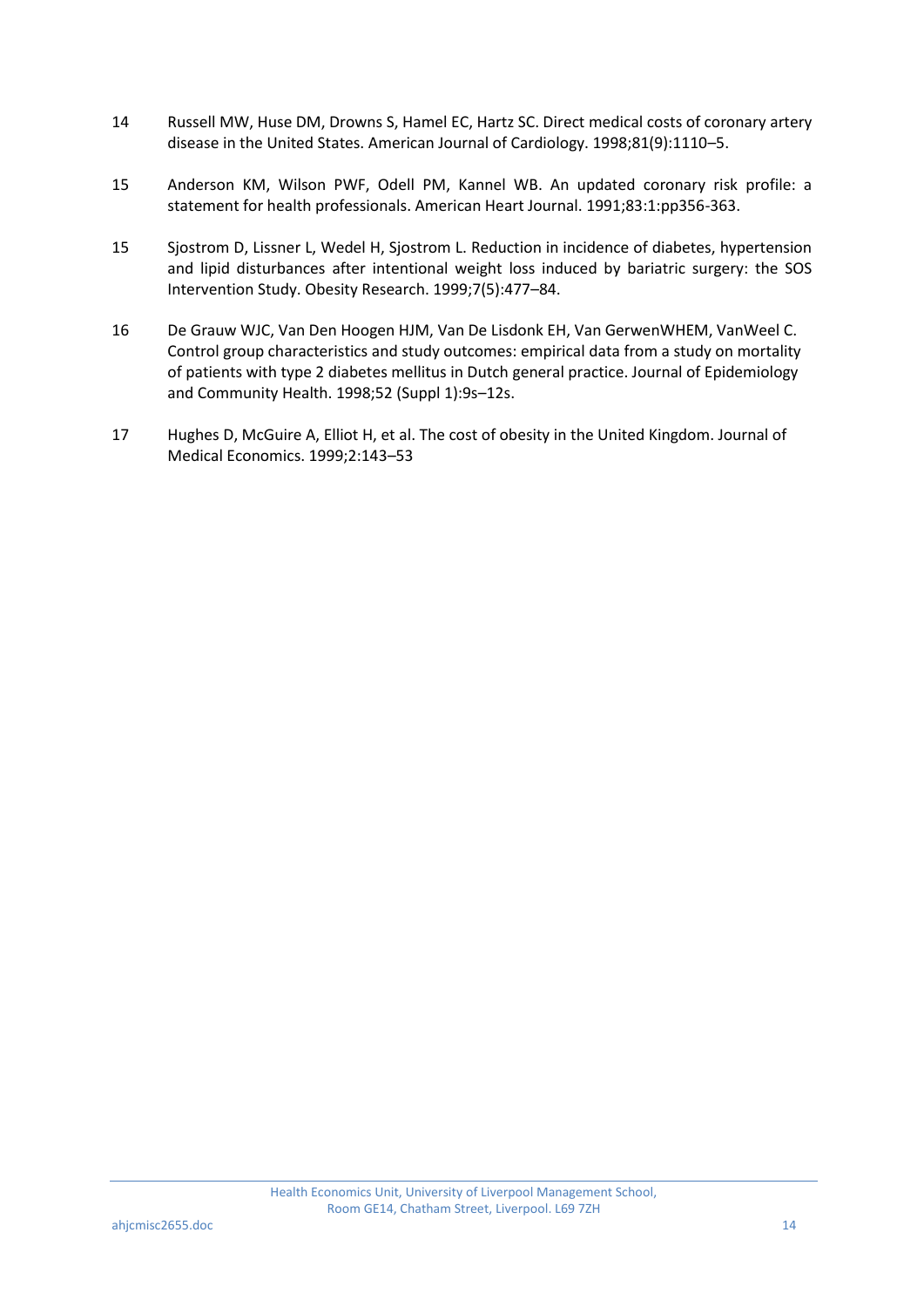

# **Appendix 1**

Table 1a. Relationship of obesity to morbidity: Summary of Analyses

#### Males

| Age group | <b>CHD</b>                         | <b>Diabetes</b>   | <b>Stroke</b>     | Hypertension      | Varicose veins                          | <b>Piles</b>      |
|-----------|------------------------------------|-------------------|-------------------|-------------------|-----------------------------------------|-------------------|
| 18-24     | No effect                          | No effect         | No effect         | No effect         | No effect                               | No effect         |
| 25-34     | No effect                          | Positive gradient | No effect         | Positive gradient | No effect                               | No effect         |
| 35-44     | Step effect:<br>increase at BMI=30 | Positive gradient | No effect         | Positive gradient | No effect                               | No effect         |
| 45-54     | Step effect:<br>increase at BMI=30 | Positive gradient | Positive gradient | Positive gradient | Non-linear effect:<br>maximum at BMI=32 | No effect         |
| $55 - 64$ | Positive gradient                  | Positive gradient | Positive gradient | Positive gradient | Positive gradient                       | Positive gradient |
| 65-74     | Positive gradient                  | Positive gradient | Positive gradient | Positive gradient | No effect                               | No effect         |
| 75-84     | No effect                          | No effect         | No effect         | No effect         | No effect                               | No effect         |
| $85+$     | No effect                          | No effect         | No effect         | No effect         | No effect                               | No effect         |